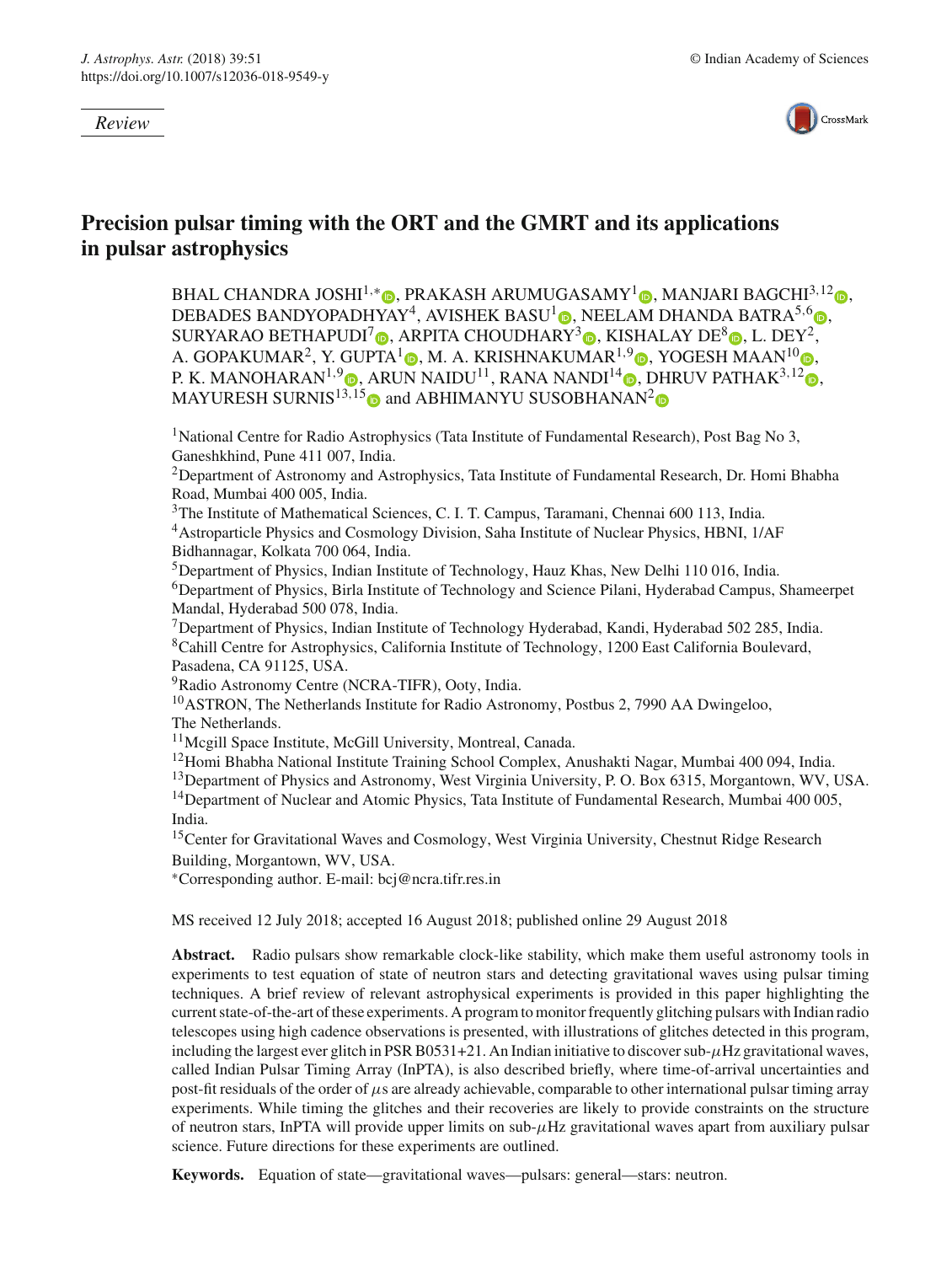#### **1. Introduction**

Highly magnetized rotating neutron stars, discovered first as radio pulsars emitting a train of narrow periodic pulses [\(Hewish](#page-8-0) *et al.* [1968](#page-8-0)), provide excellent celestial clocks, primarily due to their massive and compact nature (mass  $\sim 1.4 M_{\odot}$ ; radius ~10 km). A stability of their periods up to one part in  $10^{20}$ , allows measurements in astrophysical experiments with precision, unprecedented in astronomy, for constraining Equation of State (EoS) of these stars and detecting sub- $\mu$ Hz gravitational waves (GW).

About 2600 pulsars have been discovered so  $far<sup>1</sup>$ [\(Manchester](#page-8-1) *et al.* [2005](#page-8-1)), which are broadly classified as normal pulsars, young pulsars and millisecond pulsars, based on their rotation period and magnetic field strength. The latter two of these classes are relevant for this paper. Young pulsars with high magnetic dipolar surface field  $(10^{12} < B < 10^{14}$  G) and/or short periods ( $P \sim 100 \,\text{ms}$ ) show rotational irregularities, such as abrupt spin-[ups,](#page-8-2) [also](#page-8-2) [called](#page-8-2) [glitches](#page-8-2) [\(](#page-8-2)Radhakrishna[n](#page-8-4) [&](#page-8-4) [Manchester](#page-8-4) [1969](#page-8-2)[;](#page-8-4) [Lyne](#page-8-3) *et al.* [2000;](#page-8-3) Krawczyk *et al.* [2003;](#page-8-4) [Espinoza](#page-8-5) *et al.* [2011](#page-8-5); Yu *[et al.](#page-9-0)* [2013\)](#page-9-0), as well as slow wander in rotation rate, known as timing noise [\(Boynton](#page-8-6) *et al.* [1972](#page-8-6); [Cordes 1980;](#page-8-7) Cordes & Helfand [1980](#page-8-8)). Measurements of these rotational irregularities are useful for characterizing the internal struc[ture](#page-8-9) [of](#page-8-9) [neutron](#page-8-9) [star](#page-8-9) [and](#page-8-9) [constraining](#page-8-9) [its](#page-8-9) [EoS](#page-8-9) [\(](#page-8-9)Link *et al.* [1999](#page-8-9), [1992](#page-8-10); [Haskell & Melatos 2015;](#page-8-11) Ho *[et al.](#page-8-12)* [2015\)](#page-8-12). On the other hand, older pulsars with relatively lower magnetic fields  $(10^8 < B < 10^{11}$  G) and millisecond periods ( $P \sim 1.5-30$  ms) exhibit a much smaller rotational slow-down and highly stable rotation rates. An ensemble of these millisecond pulsars (MSPs) is useful as a celestial detector to measure small metric perturbation caused by GW passing near the Earth [\(Foster & Backer 1990;](#page-8-13) [Joshi 2013\)](#page-8-14). High precision observations of such ensembles are carried out by the Pulsar Timing Arrays (PTA), which are experiments for detection of sub-μHz GW [\(Manchester](#page-8-15) *et al.* [2013;](#page-8-15) [Demorest](#page-8-16) *et al.* [2013\)](#page-8-16). High-sensitivity observations using large collecting area radio telescopes, such as the Ooty Radio Telescope (ORT: [Swarup](#page-9-1) *et al.* [1971\)](#page-9-1) and the upgraded Giant Meterwave Radio Telescope (GMRT, uGMRT: [Swarup](#page-9-2) *et al.* [1991](#page-9-2); [Gupta](#page-8-17) *et al.* [2017\)](#page-8-17) are analysed with pulsar timing technique to obtain high precision measurements for such experiments.

In this paper, a brief review of state-of-the-art in this field is presented followed by a description of our efforts in this direction using the ORT and the GMRT. The plan of the paper is as follows. The pulsar timing technique is briefly described in section [2.](#page-1-1) Current constraints on neutron star structure and EoS are discussed in section [3](#page-2-0) followed by a description of the glitch monitoring program using the ORT and the uGMRT and its preliminary results. A brief review of PTA experiments is presented in section [4](#page-4-0) followed by details and current status of Indian PTA experiment called Indian Pulsar Timing Array (InPTA).

# <span id="page-1-1"></span>**2. Pulsar timing**

Pulsar timing involves comparison of the prediction of pulse time-of-arrival (ToA) from an assumed rotational model of star with the observed ToA to refine the model parameters. The key point of this technique is keeping track of rotation cycles of pulsar, which improves precision as a function of time. As discussed below, the assumed model is usually complex involving several parameters, all of which are estimated in this process.

As pulsars are weak sources, ToAs are measured from an average pulse, obtained after averaging the pulsed time series over several thousand pulses. A fiducial point on the pulse is chosen, which usually comes with a random shift from a noise-free template in a given observation. Template matching is used to find this shift and adjust time of observations [\(Taylor 1992](#page-9-3)) to get the ToA of the pulse up to a precision of few nano-seconds using an atomic clock, usually a hydrogen maser synchronized to an international time scale, called Temps Atomic Internationale.

These observed ToAs are first referred to Solar System Barycentre (SSB – an inertial frame) and then onwards to an inertial frame for the pulsar as shown below:

$$
t_{\rm p} = t_{\rm topo} + t_{\rm clock} - D/f^2 + \Delta_{\rm R} + \Delta_{\rm S} + \Delta_{\rm E},\qquad(1)
$$

where  $t_{\text{topo}}$  are observed topocentric ToAs,  $t_{\text{clock}}$  are clock corrections, *D* is the dispersion constant accounting for dispersive delay in the inter-stellar medium and  $\Delta$ <sub>R</sub>,  $\Delta$ <sub>S</sub> and  $\Delta$ <sub>E</sub> are the Roemer, Shapiro and Einstein delays respectively (see [Stairs](#page-9-4) [\(2003\)](#page-9-4) for details on these delays). Additionally, the timing model may also include dynamics of the star itself and that of its companion if the pulsar happens to be in a binary system. Finally, the timing model also assumes a rotational model of the neutron star given by

$$
v(t) = v_0 + \dot{v}(t - t_0) + \frac{1}{2}\ddot{v}(t - t_0)^2,
$$
 (2)

<span id="page-1-0"></span>[<sup>1</sup>http://www.atnf.csiro.au/people/pulsar/psrcat/.](http://www.atnf.csiro.au/people/pulsar/psrcat/)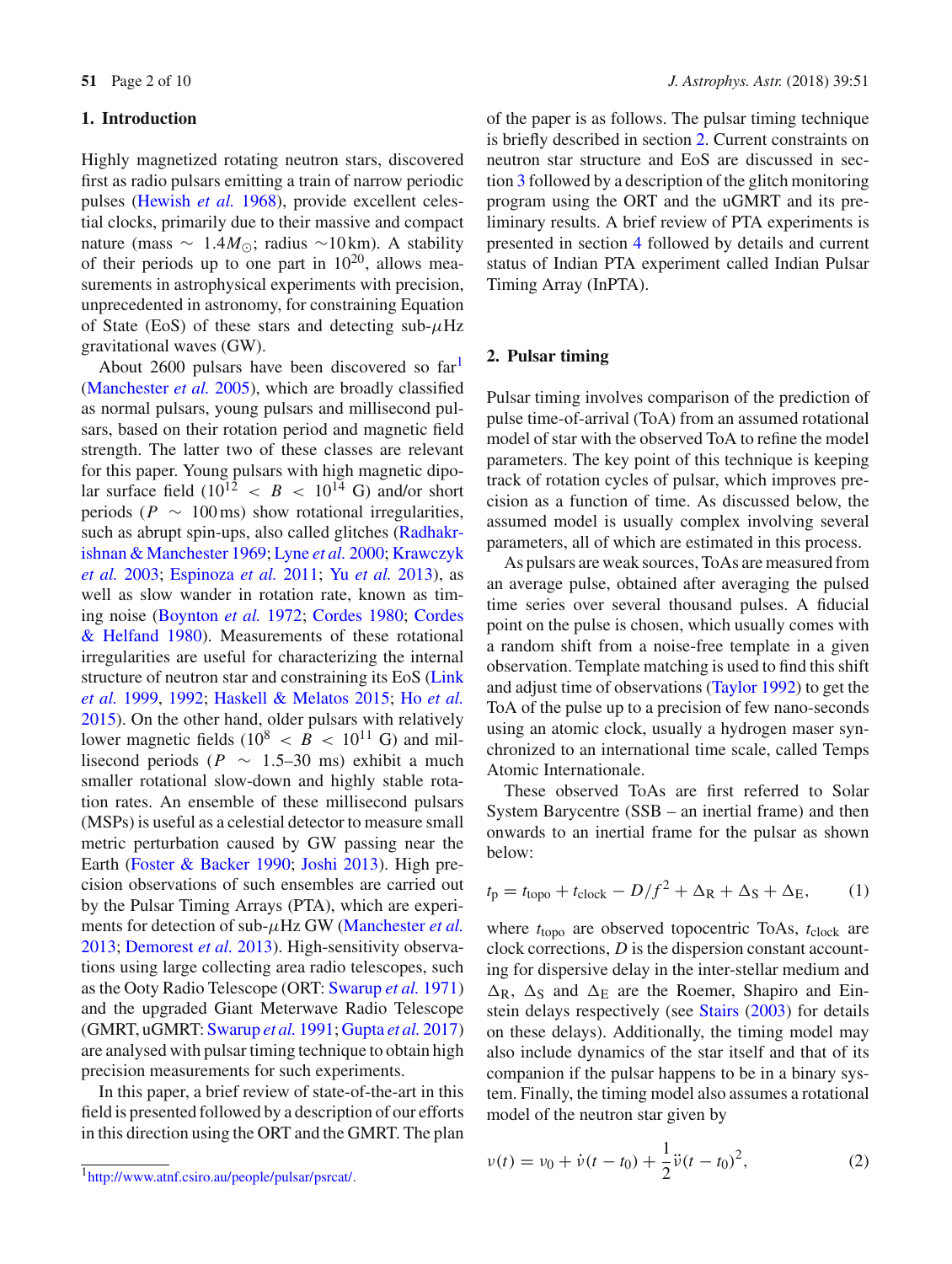

<span id="page-2-2"></span>**Figure 1.** Timing noise seen in the rotation rate of Crab pulsar (PSR B0531+21) from radio- to high-energies. The data are from the ORT, the legacy GMRT and the ASTROSAT. We also used archival data obtained by Fermi telescope. The timing noise, which is a slow wander of rotation rate, is seen as systematic deviation from zero residuals. The timing residuals for the four telescopes are offset from each other by the amount of relative offset in the data acquisition pipeline

where  $v$ ,  $v_0$ ,  $\dot{v}$  and  $\ddot{v}$  are the rotational frequency and its higher order derivatives assumed at an epoch  $t_0$ . The timing model is used to predict the pulse number *N*,

$$
N = \nu(t - t_0). \tag{3}
$$

If the prediction is correct, *N* should be an integer. If not, the fractional part, called timing residual, is minimized in a least-square sense to obtain the bestfit parameters of the model (see [Edwards](#page-8-18) *et al.* [\(2006\)](#page-8-18) for more details).

The timing model is usually complex. The commonly included parameters are pulsar spin period and its higher-order derivatives, position and proper motion of the star, parallax, dispersion measure<sup>[2](#page-2-1)</sup> (DM) and binary Keplerian and post-Keplerian parameters, such as orbital period, orbital separation, component masses, advance of periastron, orbital period decay, gravitational red-shift and range and shape of Shapiro delay in the binary. In addition, model of the solar wind, ephemeris for solar system bodies and position of the Sun in the absolute International Celestial Reference Frame also play a role.

A 'good model' yields 'white noise' timing residuals, whereas systematics in timing residuals imply unmodeled effects. One such unmodeled effect is timing noise. An example is shown in Fig. [1](#page-2-2) for PSR B0531+21 from



<span id="page-2-3"></span>**Figure 2.** A small glitch detected in PSR B0740−28 at the ORT on MJD 56727. The top panel shows the pre- and postglitch timing residuals as a function of MJD. The middle panel shows pre- and post-glitch spin frequency  $(v)$  and the bottom panel shows the frequency derivative  $(\dot{\nu})$ . The pulsar was observed at 334.5 MHz.

our high cadence monitoring of this pulsar with the ORT and the GMRT. Another rotational irregularity is pulsar glitch, seen as an abrupt increase in rotation rate of the star, illustrated in Fig. [2](#page-2-3) for PSR B0740−28. Also relevant to this paper is systematics in the timing residuals of an ensemble of pulsars due to correlated unmodeled perturbation caused by a passing GW. A precision of tens of nanoseconds is already achieved in experiments to detect GW.

#### <span id="page-2-0"></span>**3. Monitoring pulsar glitches**

# 3.1 *Pulsar glitches and the internal structure of neutron stars*

Glitches provide a peek into the internal structure of the neutron star. Initially, glitches were interpreted as star-quakes [\(Pines & Shaham 1972\)](#page-8-19). Now, glitches are believed to be the result of transfer of angular momentum from a differentially rotating interior super-fluid to the star-crust [\(Anderson & Itoh 1975](#page-8-20)). Direct evidence of such super-fluid is inferred from the cooling rat[e](#page-8-22) [of](#page-8-22) [neutron](#page-8-22) [star](#page-8-22) [in](#page-8-22) [CasA](#page-8-22) [\(Baym](#page-8-21)*et al.* [1971;](#page-8-21) Heinke & Ho [2010](#page-8-22); [Shternin](#page-8-23) *et al.* [2011](#page-8-23)). It is energetically more favourable for vortex cores of super-fluid to 'pin' at lattice sites in the crust, magnetically or otherwise [\(Alpar](#page-8-24) [1977](#page-8-24); [Link 2009,](#page-8-25) [2012a,](#page-8-26) [b](#page-8-27)). This leads to conservation of areal density of super-fluid vortex constraining the super-fluid rotation to be a constant. While crust slows down due to electromagnetic torques, associated 'pinned' neutron super-fluid component cannot

<span id="page-2-1"></span><sup>2</sup>Dispersion Measure is the integrated column density of electrons in the line-of-sight.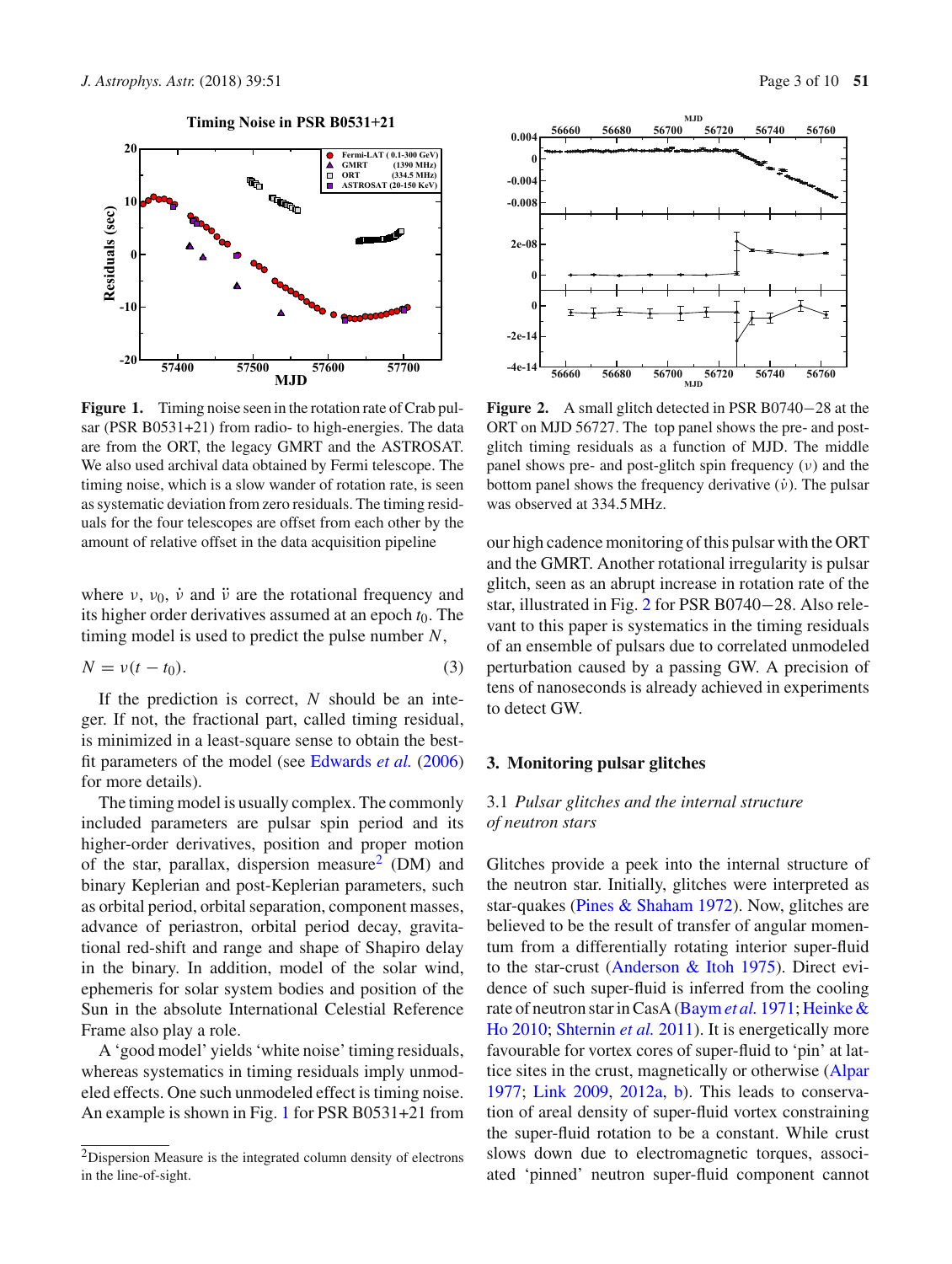slow down and develops a differential rotation storing angular momentum. When the differential rotation between the crust and 'pinned' super-fluid exceeds a critical lag, the magnus force is large enough to 'unpin' crustal super-fluid and the stored angular momentum is transferred from the super-fluid to the crust during a glitch event (Link *[et al.](#page-8-9)* [1999](#page-8-9)).

Till date, 529 glitches have been reported in 188 pulsars [\(Espinoza](#page-8-5) *et al.* [2011\)](#page-8-5) with about 36 pulsars having 4 or more glitches. $3$  Most glitching pulsars are young with characteristic ages of about 100 kyr. There are two broad types of glitches: Crab-like (Crab pulsar – PSR B0531+21 with 27 reported glitches), which are small amplitude glitches and are accompanied by a permanent change in spin-down, and vela-like (Vela pulsar – B0833−45 with 20 reported glitches), which are very regular large amplitude glitches with linear recovery [\(Espinoza](#page-8-5) *et al.* [2011](#page-8-5)). There are pulsars, which show both large and small glitches, such as PSRs B1046−58, B1338–62 and B1737–30. This bimodality is apparent from a distribution of fractional glitch sizes shown in Fig. [3.](#page-3-1) While the reasons for this dichotomy are unknown, one possibility is that small and large glitches originate in different parts of the star, with neutron star crust contributing to smaller glitches, whereas the core participates in larger glitches. Thus, glitches can provide a probe of structure as well as EoS of the star.

An important sub-class of glitching pulsars is pulsars with frequent glitches. PSRs J0537−6910 (23 glitches), B1338−62 (23 glitches) and B1737−30 (35 glitches) are the best known representatives of this class. The frequent glitches in these pulsars show almost a linear cumulative spin-up, when averaged over all the glitches in a pulsar. The average rate of angular momentum transferred can be estimated from observed cumulative spin-up of the crust. Equating this to average rate of angular momentum transferred from the reservoir (*I*res  $\dot{v}$ ), a lower limit on crustal super-fluid ( $I_{res}/I_c$ ) can be obtained from observations and implies that about 0.9 to 1.8% of Moment of Inertia (MoI) of the star participates in these glitches (Link *[et al.](#page-8-9)* [1999\)](#page-8-9).

It is possible to theoretically estimate crustal MoI assuming a given EoS. A comparison with the observed glitch sizes would be interesting to examine if all glitches originate in the crust. Such a comparison can become even more constraining if one considers non-dissipative coupling of inter-penetrating neutron super-fluid and *e*− *p* normal fluid, called 'entrainment' [\(Chamel & Carter 2006](#page-8-28); [Chamel 2013](#page-8-29)). It has been shown in laboratory experiments that the net effect of



<span id="page-3-1"></span>**Figure 3.** The bi-modal distribution of fractional glitch sizes of all the reported pulsar glitches.

entrainment is an increase in the effective neutron mass by a factor of about 4.3−5.1 [\(Andersson](#page-8-30) *et al.* [2012;](#page-8-30) [Delsate](#page-8-31) *et al.* [2016\)](#page-8-31). This increases the lower limit for MoI of reservoir to about 7% for Vela pulsar and brings EoS in tension with data as the crustal super-fluid is just not enough [\(Andersson](#page-8-30) *et al.* [2012\)](#page-8-30) to explain the glitch events. Possible solutions being explored range from large glitching pulsars being low mass neutron star  $(<1.1M)$ , core super-fluid also acting as a reservoir, or lack of precision in theory (ill-defined crust-core boundary, [Piekarewicz](#page-8-32) *et al.* [2014](#page-8-32)). Both observational and theoretical work is required.

Lastly, coupling between different components of neutron star can be probed by post-glitch relaxation, characterized by an exponential or linear recovery or both, [often](#page-9-0) [with](#page-9-0) [single](#page-9-0) [or](#page-9-0) [multiple](#page-9-0) [components](#page-9-0) [\(](#page-9-0)Yu *et al.* [2013](#page-9-0)). Often, monitoring pulsar observations are carried out once a month and we miss out details of such recoveries. A high cadence campaign triggered by the glitch event are needed to investigate the recoveries more effectively.

# 3.2 *Monitoring pulsar glitches with the ORT and the uGMRT*

We have recently started a program for high cadence monitoring of pulsar glitches using the ORT and the uGMRT. The ORT observations are carried out once every three days for a sample of 11 most frequently glitching pulsars (with a glitch rate of about one per year) at 334.5 MHz. A real-time automated pipeline for detecting glitches soon after the observations is being developed and implemented at the ORT (Basu and Joshi, in preparation), which will allow triggering daily observations as soon as a glitch is detected. This is likely to allow studying recoveries in greater details. Likewise,

<span id="page-3-0"></span>[<sup>3</sup>http://www.jb.man.ac.uk/pulsar/glitches/gTable.html.](http://www.jb.man.ac.uk/pulsar/glitches/gTable.html)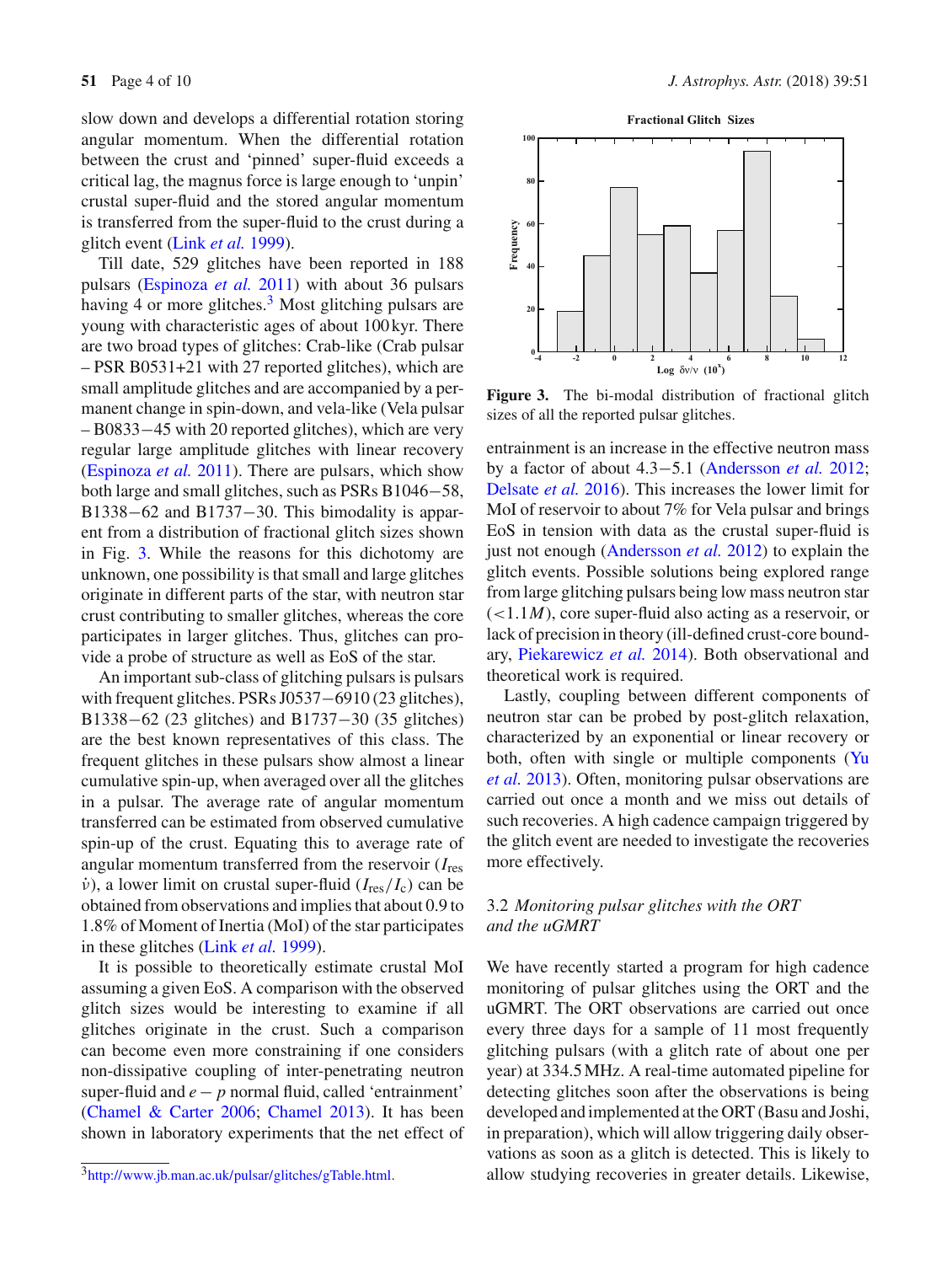uGMRT is being used to monitor 11 frequently glitching pulsars at Band 4 (550–950 MHz) and Band 5 (1100– 1400 MHz) with the uGMRT (see details of frequency bands in [Gupta](#page-8-17) *et al.* [\(2017](#page-8-17))).

In this program, we have detected 5 glitches so far. Figure [2](#page-2-3) shows a glitch event with a fractional glitch amplitude of  $3.5 \pm 1 \times 10^{-9}$  and recovery time constant of about five days. The estimated glitch epoch is MJD 56727 with an error of about half a day. This was the first glitch we detected and the short recovery motivated the higher cadence program that we are currently running. In November 2017, we detected the largest ever glitch in the Crab pulsar, which is shown in Fig. [4](#page-4-1) [\(Krishnakumar](#page-8-33) *et al.* [2017](#page-8-33)). Two glitches in Vela pulsar (PSR B0833−45) were also detected in September 2014 (Fig. [5\)](#page-4-2) and December 2016 with fractional glitch amplitudes of  $3.8 \times 10^{-7}$  and  $7.8 \times 10^{-8}$  respectively. While these examples illustrate the potential of our program even without an automated glitch pipeline,



**Figure 4.** The largest ever detected glitch in Crab pulsar (PSR B0531+21) on MJD 58064 observed with the ORT.

<span id="page-4-1"></span>

<span id="page-4-2"></span>**Figure 5.** A glitch observed in Vela pulsar (PSR B0833–45) on MJD 56922 observed with the ORT.

the pipeline will provide measurements of recoveries in a larger sample of pulsars constraining the coupling between different components of the neutron star.

In addition, theoretical work is under way to estimate the fractional MoI of the crust using a unified relativistic mean field approach towards developing a single EoS of crust and core. This can then be compared with estimates of fractional MoI of the super-fluid responsible for the glitches to check if this super-fluid is entirely crust[al](#page-8-34) [or](#page-8-34) [a](#page-8-34) [participation](#page-8-34) [of](#page-8-34) [core](#page-8-34) [is](#page-8-34) [also](#page-8-34) [needed](#page-8-34) [\(](#page-8-34)Basu *et al.* [2018a\)](#page-8-34).

#### <span id="page-4-0"></span>**4. Pulsar timing arrays**

GW were unique distinguishing feature of general theory of relativity, when it was proposed by Einstein [\(Einstein 1918](#page-8-35)). The indirect indication in the first double neu[tron](#page-9-5) [star](#page-9-5) [system](#page-9-5) [\(Hulse & Taylor 1975](#page-8-36)[;](#page-9-5) Weisberg *et al.* [2010\)](#page-9-5) has now been confirmed by direct detection by aLIGO [\(Abbott](#page-8-37) *et al.* [2016](#page-8-37), [2017](#page-8-38) and references therein).

A wide variety of binaries with compact objects, such as white dwarf − white dwarf binaries, neutron star – white dwarf binaries, neutron star – neutron star binaries (double pulsar, GW170817), neutron star – black hole binaries, black hole – black hole (GW150914, GW151226, GW170104, GW170814, GW170608) and super-massive black hole binary systems (SMBHB), form the sources of GWs, with their spectrum ranging from 300 pHz to 100 kHz [\(Joshi 2013\)](#page-8-14). While aLIGO and LISA are sensitive at higher frequency range (10 Hz to 100 KHz for aLIGO and 0.1 Hz to few  $\mu$ Hz for LISA), the sources of relevance for PTA are SMBHB systems, emitting GWs in sub- $\mu$ Hz frequencies. These reside in the centers of galaxies. One good example is SMBHB OJ287 [\(Sillanpää](#page-9-6) *et al.* [1988](#page-9-6); [Valtonen](#page-9-7) *et al.* [2010](#page-9-7), [2011a](#page-9-8), [b](#page-9-9), [2012](#page-9-10), [2016](#page-9-11)) with two super-massive black holes of masses 18 billion and 150 million solar masses and an orbital period of twelve years. A random superposition of GWs from several such sources in all directions of sky forms a stochastic gravitational wave background (SGWB). The main goal of a PTA is to detect this background. Taking into account various evolutionary scenarios, [Jaffe and Backer](#page-8-39) [\(2003](#page-8-39)) proposed the following spectrum of SGWB:

<span id="page-4-3"></span>
$$
h_c(f) = 10^{-15} \left(\frac{f}{\text{yr}^{-1}}\right)^{-2/3},\tag{4}
$$

where  $h_c$  is the dimensionless characteristic strain.

This spectrum is easiest to detect with a PTA. Thus, PTA, essentially a large celestial instrument constructed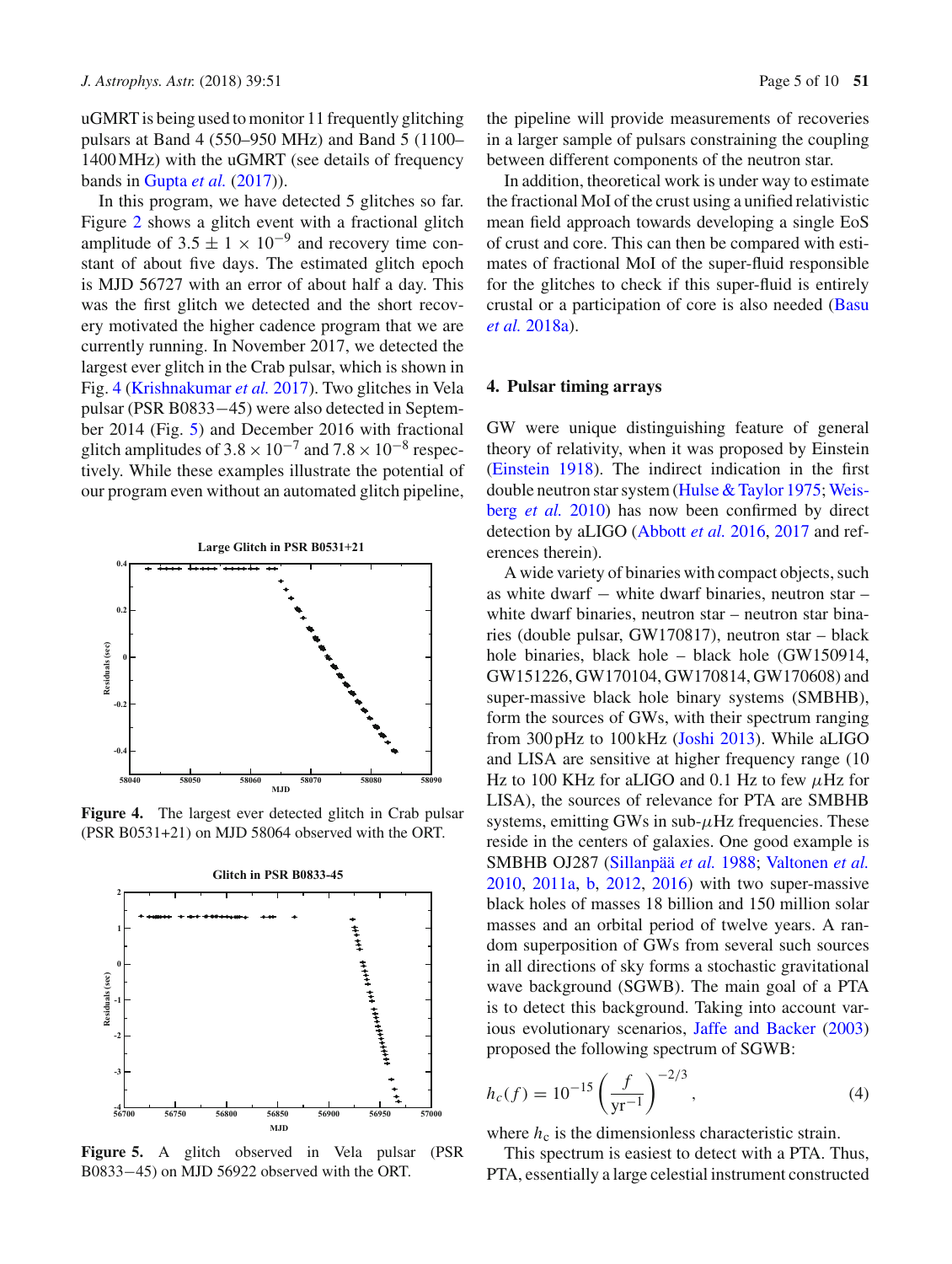using an ensemble of pulsars, cover a frequency range complimentary to other GW experiments.

A passing GW causes a perturbation in space-time fabric, which is imprinted as a tiny fluctuation in ToA measurements of pulsars. Analysis of this systematic effect using pulsar timing could be used to detect these wa[ves](#page-8-42) [\(Sazhin 1978](#page-8-40)[;](#page-8-42) [Detweiler 1979;](#page-8-41) Hellings & Downs [1983;](#page-8-42) [Foster & Backer 1990](#page-8-13)). The first PTA experiment started in 2003 with Parkes Radio Telescope and currently four experiments are operational sharing their data in an international collaboration called International Pulsar Timing Array (IPTA).

#### 4.1 *Pulsars as GW telescope*

The effect of propagating perturbations in space-time metric is to advance or retard the time of a pulsar's electromagnetic pulse, which serves as a time marker. This results in a fractional frequency change,  $\frac{\delta v}{v}$ , given by

$$
\frac{\delta v}{v} = \frac{1}{2} \cos 2\psi (1 - \cos \theta)(h_e(t))
$$
  
- h<sub>p</sub>(t - d/c - d cos θ/c)). (5)

Here, the Earth, assumed to be at the origin of the co-ordinate system, encounters a GW propagating in the *z* direction with its polarization making an angle  $\psi$ with the *x*-axis. The line-of-sight to the pulsar in the  $x-z$  plane makes an angle  $\theta$  with the direction of the GW propagation. The effect of GW passing near the Earth and near the pulsar are represented by dimensionless strains  $h_e$  and  $h_p$  respectively. These terms are also called 'earth' and 'emission/pulsar' terms. While the 'pulsar' term in general will be uncorrelated from pulsar to pulsar, the 'earth' term will be correlated over a pair of pulsars due to the presence of GWs. This correlation over an ensemble of pulsars represents 'antenna pattern' of a PTA and is excited completely due to isotropic nature of SGWB [\(Hellings & Downs 1983\)](#page-8-42). PTA experiment uses this correlation to detect or to set an upper limit on SGWB.

A good PTA requires (a) pulsars with exceptionally high rotational stability, (b) a sample of pulsars more or less uniformly distributed in the sky, (c) pulsars with high signal-to-noise ratio pulse detections, (d) pulsars with stable pulse shapes, and (d) pulsars on line-ofsights without complicated propagation effects. Thus, while 2600 pulsars are known today, only about 60 satisfy these requirements. Even this ensemble does not provide a uniform coverage, which is a real limitation for searches of GWs from isolated SMBHB and a search for GW burst memory (see section [4.2\)](#page-5-0).

Moreover, DM variations have a long time-scale, which introduces a red-noise in ToAs very similar to a GW signal and require simultaneous high cadence multifrequency observations. However, it is not clear if this systematic can entirely be removed [\(Cordes](#page-8-43) *et al.* [2016\)](#page-8-43). The non-uniform distribution of pulsars in the sky can along-with DM variations produce an artifact GW signal. The ORT and the uGMRT can help in finding new 'good clocks' with large scale pulsar surveys and simultaneous high cadence multi-frequency observations.

# <span id="page-5-0"></span>4.2 *GW sources for PTA*

PTAs are sensitive to GWs radiated by mainly three types of sources: (1) isotropic SGWB, (2) GWs from individual SMBHB and gravitational burst sources with memory. As discussed earlier, SGWB is formed by a random superposition of GWs from an ensemble of SMBHB systems. SMBHB are formed during the merger of two galaxies, which have seed black hole at their centers. A simple model of the post merger evolution suggests a spectrum given in equation [\(4\)](#page-4-3). However, recent work shows that the amplitude and shape of this spectrum depends on hierarchical assembly models of SMBHB systems [\(Sesana](#page-8-44) *et al.* [2008\)](#page-8-44). This study computed the GW spectrum in the frequency range of PTAs and concluded that the expected SGWB signal could be lower by a factor of three than the current PTA limits. Further, mechanisms have been proposed, which imply a complete stalling of significant evolution of binary orbits (see [Dvorkin & Barausse 2017\)](#page-8-45). In addition, factors, such as eccentricity in SMBHB, a stronger interaction with environment as well as lack of precision in scaling relations [\(Sesana](#page-8-46) *et al.* [2016](#page-8-46)), also diminish the s[train](#page-8-44) [spectrum](#page-8-44) [well](#page-8-44) [below](#page-8-44) [that](#page-8-44) [predicted](#page-8-44) [in](#page-8-44) Sesana *et al.* [\(2008](#page-8-44)). While alternative mechanisms have been proposed, their impact is yet to be evaluated. These scenarios make a PTA detection of SGWB challenging and the tension between PTA limits and expected SGWB is already probing formation and evolution mechanism of SMBHB system.

Can PTA detect individual SMBHB? [Sesana](#page-8-47) *et al.* [\(2009](#page-8-47)) carried out Monte Carlo simulations with twelve different models involving different scaling relations to show that all models predict at least one resolved SMBHB which is detectable for timing residuals in the range of 5–50 ns.

Lastly, PTAs are sensitive to GW bursts with memory. GW memory has been known for last four decades [\(Zel'dovich & Polnarev 1974;](#page-9-12) Braginskii & Grishchuk [1985;](#page-8-48)[Braginskii & Thorne 1987](#page-8-49)) in its linear form for flyby interactions, but was shown to exist for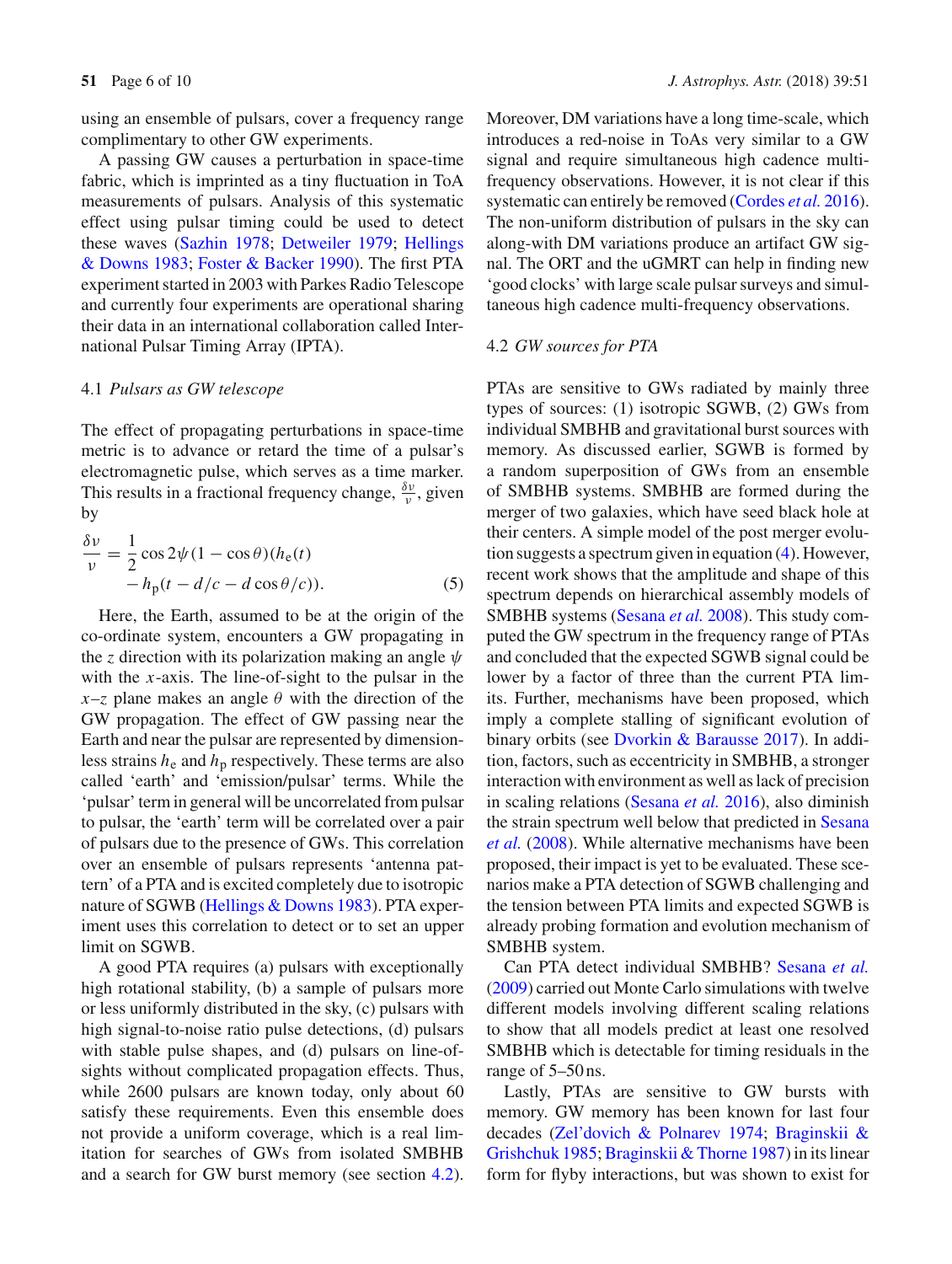bound syst[ems](#page-8-50) [such](#page-8-50) [as](#page-8-50) [coalescing](#page-8-50) [binaries](#page-8-50) [by](#page-8-50) Blanchet & Damour [\(1992\)](#page-8-50) and [Thorne](#page-9-13) [\(1992\)](#page-9-13). GW memory is a phenomenon where passing GW leaves a permanent deformation in space-time. With two to three weeks of observational cadence and significant growth in timing residuals due to GW memory over a day, the change in metric due to GW memory appears like a jump in timing residuals similar to pulsar glitch. Unlike a pulsar glitch, which is seen in a single pulsar, a GW burst is likely to produce correlated jumps in TOAs of at least those pulsars, which are sensitive in the PTA antenna pattern towards the direction of GW burst. GW burst with memory are unlikely to be detected in aLIGO, but are expected to be stronger for LISA and PTA bands [\(Favata 2010\)](#page-8-51).

#### 4.3 *Current status of PTA experiments*

The longest running experiment is Parkes Pulsar Timing [Array](#page-8-15) [\(PPTA\),](#page-8-15) [which](#page-8-15) [started](#page-8-15) [in](#page-8-15) [2003](#page-8-15) [\(](#page-8-15)Manchester *et al.* [2013\)](#page-8-15). It uses Parkes radio telescope between 730 to 1400 MHz to monitor a sample of 25 MSPs, once every three weeks [\(Manchester](#page-8-15) *et al.* [2013](#page-8-15)). The second experiment is North American Nano-hertz Observatory for gravitational waves (NANOgrav), which uses GBT and Arecibo telescope to monitor 45 pulsars every 20−30 days since 2005 [\(Arzoumanian](#page-8-52) *et al.* [2018\)](#page-8-52). In the last few years, seven major European telescopes have combined to form European Pulsar Timing Array (EPTA: [Desvignes](#page-8-53) *et al.* [2016\)](#page-8-53). An Indian experiment is described later in this article.

Since PTAs were first proposed, there has been three orders of magnitude improvement in sensitivity in the last 25 years. The current best limits on SGWB are  $1.5 \times 10^{-15}$  [from](#page-8-52) [NANOgrav](#page-8-52) [collaboration](#page-8-52) [\(](#page-8-52)Arzoumanian *et al.* [2018](#page-8-52)). All PTAs pool their data as IPTA data release. This is useful as it (a) allows cross comparison and calibration of different PTAs, and (b) increases the number of pulsars and cadence of observations, thus improving the sensitivity of PTAs collectively. A data combination from all PTAs as IPTA data release puts the limit at  $1.7 \times 10^{-15}$  [\(Verbiest](#page-9-14) *et al.* [2016\)](#page-9-14), which is likely to improve by a factor of two with improved alternative data combination schemes.

As no SGWB is detected up to a limit on GW strain amplitude of  $10^{-15}$ , contrary to expectations, this calls calculations based on previous models in question (see section [4.2\)](#page-5-0). In addition, recent work points to lack of precision in known solar system ephemeris, which define the location of SSB, critical for precision in pulsar timing [\(Lazio](#page-8-54) *et al.* [2018](#page-8-54)). Indeed, lack of detection of GWs can be used to rule out the so-called unidentified massive objects (UMOs) in the solar system (Guo *[et al.](#page-8-55)* [2018](#page-8-55)). Apart from non-detection of SGWB, any individual source has also not been detected so far up to a limit of 0.6×10−<sup>14</sup> [\(Babak](#page-8-56) *et al.* [2016](#page-8-56)). Finally, PTA experiments constrain the rate at which we encounter bursts with memory, with amplitudes greater than  $10^{-13}$ , to less than 1.5 yr−<sup>1</sup> [\(Arzoumanian](#page-8-57) *et al.* [2015](#page-8-57)).

# 4.4 *Indian Pulsar Timing Array (InPTA)*

In 2015, an Indian experiment using Tata Institute of Fundamental Research's two facilities, the ORT and the GMRT, was initiated as a pilot project [\(Joshi](#page-8-58) *et al.* [2015\)](#page-8-58). This experiment has been operating for three years and is called Indian Pulsar Timing Array (InPTA). This is a collaborative experiment involving five institutions in India and about  $18$  researchers<sup>4</sup> and students. Initially, we used a sample of nine carefully chosen MSP, which were observed once every 20 days with the GMRT at a frequency of 1.4 GHz. The main difference in our experiment from other PTAs is a very high 'cadence' or frequency of observations at 334 MHz using the ORT. Unlike other PTAs, we also carried out simultaneous coordinated observations with the two telescopes with a view to obtain more accurate characterization of epochto-epoch DM variation.

The GMRT has been recently upgraded with wide-band feeds at Band 3 (250–500 MHz), Band 4 (550–850 MHz) and Band 5 (1060–1460 MHz) and a new digital backend, which provides four simultaneous beams in the sky with real-time coherent de-dispersion capability in two beams [\(Gupta](#page-8-17) *et al.* [2017;](#page-8-17) [Reddy](#page-8-59) *et al.* [2017](#page-8-59)). This upgraded GMRT (uGMRT) promises to be a powerful instrument for precision pulsar timing. We started a pilot project to characterize the timing precision of uGMRT in 2016 [\(Gupta](#page-8-60) *et al.* [2016\)](#page-8-60). In this experiment, we also selected additional PTA pulsars. While a single band was used in the experiment initially, gradually two additional bands were added for simultaneous observations as the uGMRT upgrade progressed over the last two years with coherent de-dispersion capability included in the past year. After gaining confidence with new upgraded system, this experiment is now merged with InPTA to form a single experiment.

The current InPTA monitors a sample of 20 PTA pulsars once every 14 days with the three bands (Bands 3, 4 and 5) simultaneously using the uGMRT. In addition,

<span id="page-6-0"></span><sup>4</sup>B. C. Joshi, A. Gopakumar, M. Bagchi, Y. Gupta, A. Choudhary, Arun Naidu, S. Abhimanyu, D. Pathak, M. A. Krishnakumar, P. K. Manoharan, M. Surnis, N. Dhanda Batra, P. Arumugasamy, K. Dey, S. Desai, S. Bethapudi, Y. Maan and L. Dey.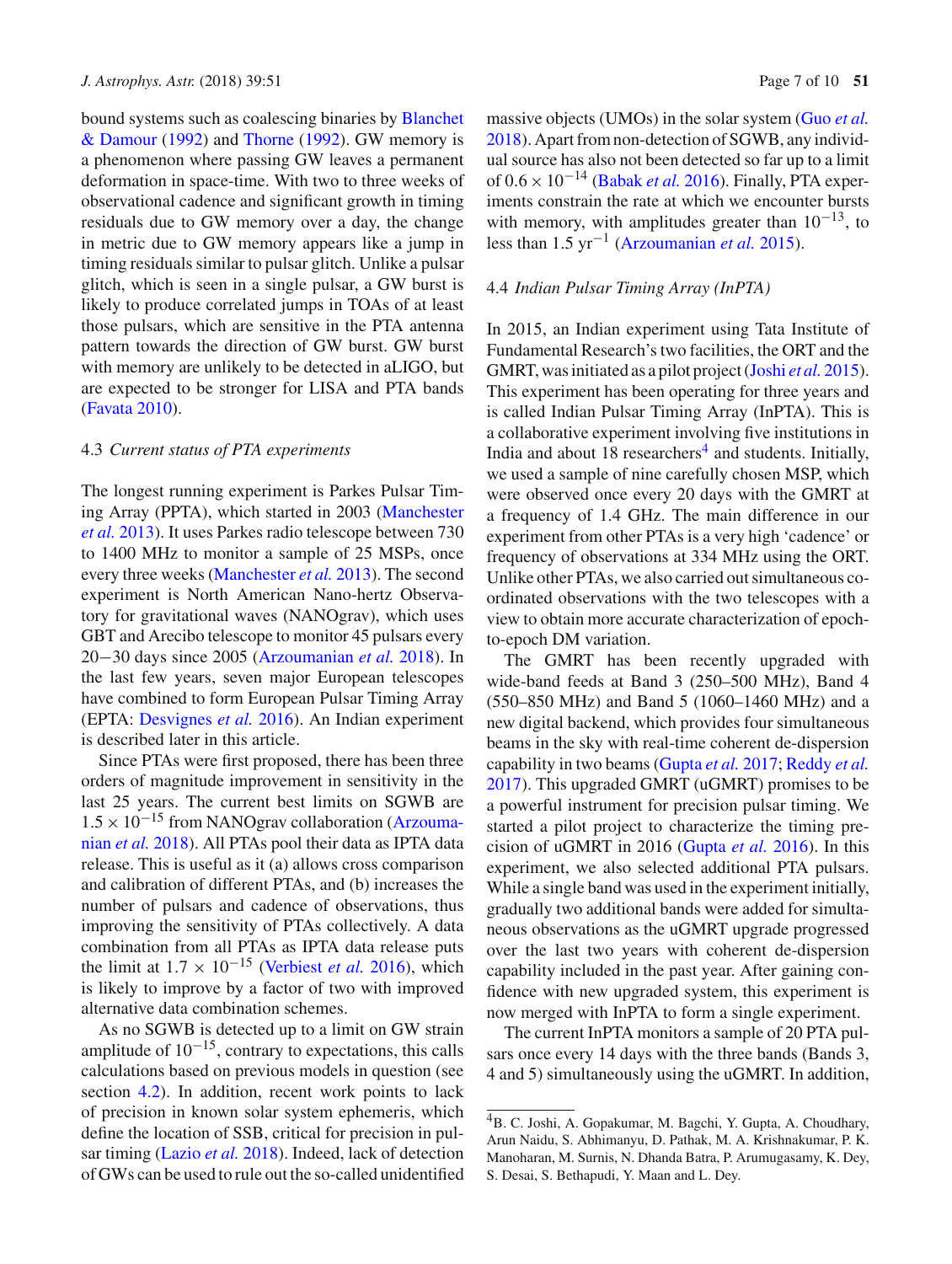

<span id="page-7-1"></span>**Figure 6.** The timing residuals after fitting timing solutions for a sample of pulsars observed as part of InPTA.

eleven of these pulsars are observed once every three days with the ORT at 334.4 MHz for high cadence monitoring of DM variations. While Band 5 observations with the uGMRT provide high precision ToAs for GW analysis, Band 3 and Band 4 observations with uGMRT and ORT are used for correcting DM variations. Each pulsar is observed for duration ranging from 30 to 45 min.

The first year of our project was used to improve observatory clocks and to find the relative offsets between our two telescopes. The offsets, which introduce systematics in the estimate of dispersion delay in ToA at two different frequencies, were measured by radiating an artificial pulsar like signal and by analysing simultaneous observations of PSR B0531+21 with the ORT, the GMRT, the ASTROSAT and Fermi in a campaign for another experiment (Fig. 1, see also [Basu](#page-8-61) *et al.* [2018b](#page-8-61)).

With these improvements, we have routinely been getting ToAs with uncertainties ranging from 1 to 30  $\mu$ s for most pulsars in our sample. Although the signalto-noise ratio varies from epoch to epoch, we typically get 40 to 200 signal-to-noise ratio profiles. Currently, work is in progress to better reject radio frequency interference and take into account diffractive inter-stellar scintillation.

We have obtained phase connected solutions $5$  for our pulsars by making use of the higher cadence ORT observations. The multi-frequency observations were then used to estimate epoch-to-epoch variations of DM, which were compensated to obtain post-fit timing residuals for each pulsars. As an illustration, Fig. [6](#page-7-1) shows the best-fit residuals of four pulsars in our sample. The typical post-fit residuals obtained by us range from 8 to 17  $\mu$ s. While these are comparable to other PTAs in the world, we are refining our timing solutions to achieve sub- $\mu$ s residuals. These will be eventually used in GW analysis to obtain InPTA limits and such an analysis is in progress.

#### **5. Summary and future prospects**

We are operating a glitch detection program at the uGMRT and the ORT with high cadence monitoring of a sample of frequently glitching pulsars. We have detected 5 glitches so far, including the largest ever Crab pulsar glitch. These observations are likely to provide constraints on MoI of crustal super-fluid and to probe coupling of the pinned super-fluid to the rest of the star. An Indian initiative to discover sub- $\mu$ Hz GW called InPTA is under way using the ORT and the uGMRT. ToA uncertainties of the order of  $\mu$ s are already achievable, comparable to other international PTA experiments. Post-fit residuals of the order of  $\mu$ s have been achieved and work is in progress to evaluate upper limits on GWs from these observations.

Efforts are on to increase the ensemble of PTA pulsars with companion pulsar surveys with uGMRT to find more good clocks with 'good white noise' characteristics. InPTA is striving to improve interoperability with IPTA and share data, while carrying out GW analysis for search of GWs from SGWB, individual GW sources, and GW burst with memory.

Lastly, a future dedicated PTA experiment is being explored using currently out of use two 30-m communication antennas owned by a private telecommunication company. A phased array of these antennas, located near GMRT, is being proposed by us as Tata Pulsar Timing Array, for daily observations of PTA pulsars with ultra-wideband receivers. Such high cadence monitoring is likely to significantly improve sensitivity of PTAs [\(Siemens](#page-9-15) *et al.* [2013\)](#page-9-15).

# **Acknowledgements**

The authors acknowledge help and support provided by the staff at Radio Astronomy Centre, Ooty and Giant Meterwave Radio Telescope during these observations. The ORT and the GMRT are operated by the National Centre for Radio Astrophysics. BCJ, MAK

<span id="page-7-0"></span><sup>5</sup>Phase connected solution refers to a timing model, which accounts for every pulsar rotation without phase ambiguities.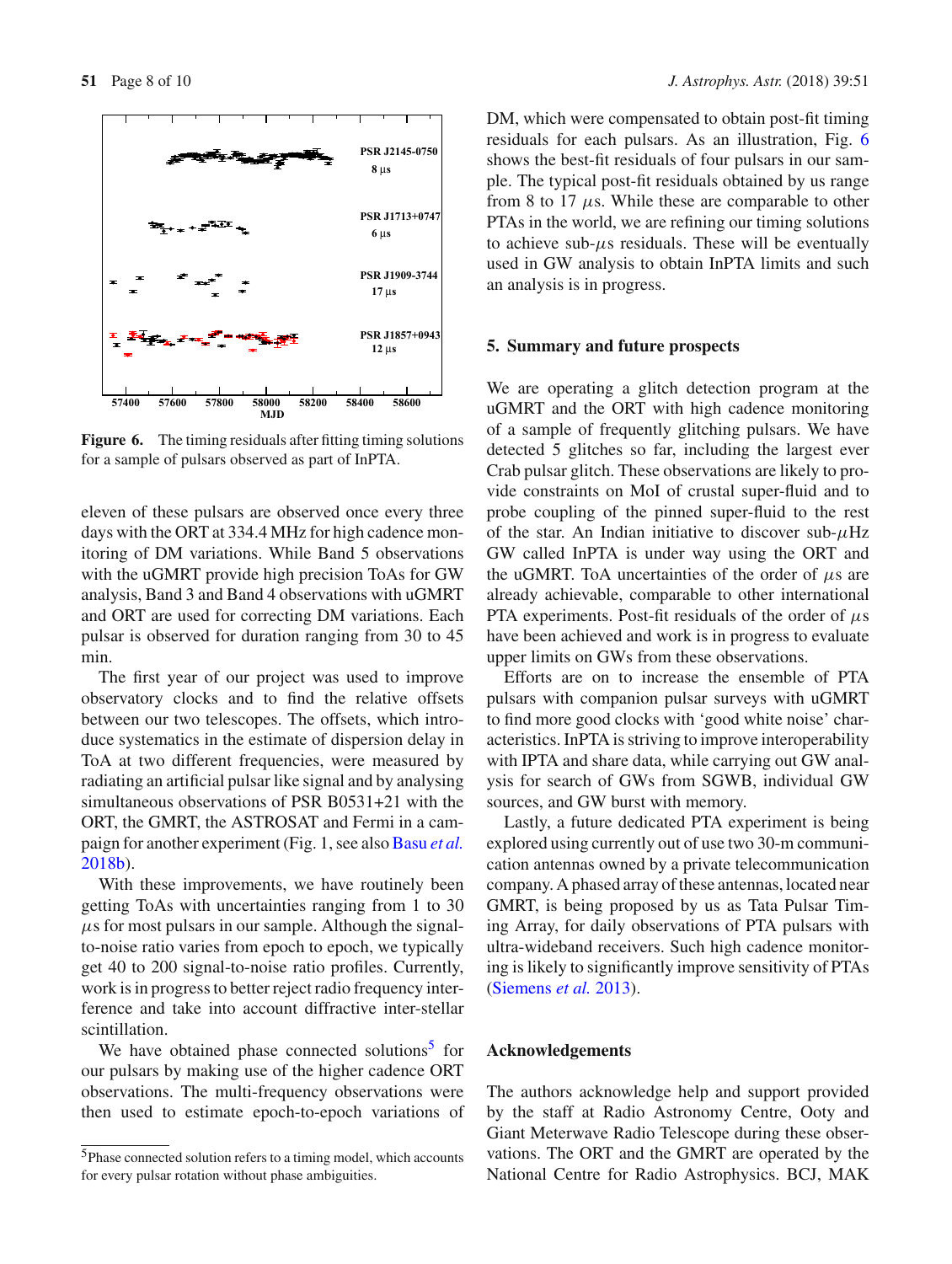and PKM acknowledge support from DST-SERB Grant EMR/2015/000515. YM acknowledges use of the ERC funding from the (FP/2007-2013)/ERC Grant Agreement No. 617199.

### **References**

- <span id="page-8-37"></span>Abbott B. P., Abbott R., Abbott T. D. *et al.* 2016, Phys. Rev. Lett. 116, 061102
- <span id="page-8-38"></span>Abbott B. P., Abbott R., Abbott T. D. *et al.* 2017, ApJ, 851, L35
- <span id="page-8-24"></span>Alpar M. A. 1977, ApJ, 213, 527
- <span id="page-8-20"></span>Anderson P. W., Itoh N. 1975, Nature, 256, 25
- <span id="page-8-30"></span>Andersson N., Glampedakis K., Ho W. C. G., Espinoza C. M. 2012, Phys. Rev. Lett., 109, 241103
- <span id="page-8-57"></span>Arzoumanian Z., Brazier A., Burke-Spolaor S. *et al.* 2015, ApJ, 810, 150
- <span id="page-8-52"></span>Arzoumanian Z., Baker P. T., Brazier A. *et al.* 2018, ApJ, 859, 47
- <span id="page-8-56"></span>Babak S., Petiteau A., Sesana A. *et al.* 2016, MNRAS, 455, 1665
- <span id="page-8-34"></span>Basu A., Char P., Nandi R., Joshi B. C., Bandyopadhyay D. 2018a, ArXiv e-prints, [arXiv:1806.01521](http://arxiv.org/abs/1806.01521)
- <span id="page-8-61"></span>Basu A., Joshi B. C., Bhattacharya D. *et al.* 2018b, arXiv e-prints, [arXiv:1806.01066](http://arxiv.org/abs/1806.01066)
- <span id="page-8-21"></span>Baym G., Bethe H. A., Pethick C. J. 1971, Nucl. Phys. A, 175, 225
- <span id="page-8-50"></span>Blanchet L., Damour T. 1992, Phys. Rev. D, 46, 4304
- <span id="page-8-6"></span>Boynton P. E., Groth E. J., Hutchinson D. P. *et al.* 1972, ApJ, 175, 217
- <span id="page-8-48"></span>Braginskii V. B., Grishchuk L. P. 1985, Zhurnal Eksperimentalnoi i Teoreticheskoi Fiziki, 89, 744
- <span id="page-8-49"></span>Braginskii V. B., Thorne K. S. 1987, Nature, 327, 123
- <span id="page-8-29"></span>Chamel N. 2013, Phys. Rev. Lett., 110, 011101
- <span id="page-8-28"></span>Chamel N., Carter B. 2006, MNRAS, 368, 796
- <span id="page-8-7"></span>Cordes J. M. 1980, ApJ, 237, 216
- <span id="page-8-8"></span>Cordes J. M., Helfand D. J. 1980, ApJ, 239, 640
- <span id="page-8-43"></span>Cordes J. M., Shannon R. M., Stinebring D. R. 2016, ApJ, 817, 16
- <span id="page-8-31"></span>Delsate T., Chamel N., Gurlebeck N. *et al.* 2016, Phys. Rev. D, 94, 023008
- <span id="page-8-16"></span>Demorest P. B., Ferdman R. D., Gonzalez M. E. *et al.* 2013, ApJ, 762, 94
- <span id="page-8-53"></span>Desvignes G., Caballero R. N., Lentati L. *et al.* 2016, MNRAS, 458, 3341
- <span id="page-8-41"></span>Detweiler S. 1979, ApJ, 234, 1100
- <span id="page-8-45"></span>Dvorkin I., Barausse E. 2017, MNRAS, 470, 4547
- <span id="page-8-18"></span>Edwards R. T., Hobbs G. B., Manchester R. N. 2006, MNRAS, 372, 1549
- <span id="page-8-35"></span>Einstein A. 1918, Sitzungsberichte der Koniglich Preuischen Akademie der Wissenschaften (Berlin), Seite 154– 167
- <span id="page-8-5"></span>Espinoza C. M., Lyne A. G., Stappers B. W., Kramer, M. 2011, MNRAS, 414, 1679
- <span id="page-8-51"></span>Favata M. 2010, Class. Quantum Gravit., 27, 084036
- <span id="page-8-13"></span>Foster R. S., Backer, D. C. 1990, ApJ, 361, 300
- <span id="page-8-55"></span>Guo Y. J., Lee K. J., Caballero R. N. 2018, MNRAS, 475, 3644
- <span id="page-8-60"></span>Gupta Y., Joshi B. C., Gopakumar A. *et al.* 2016, GMRT Obs. Propos., 30-043, 1
- <span id="page-8-17"></span>Gupta Y., Ajithkumar B., Kale H. S. *et al.* 2017, Curr. Sci., 113, 707
- <span id="page-8-11"></span>Haskell B., Melatos A. 2015, Int. J. Mod. Phys. D, 24, 1530008
- <span id="page-8-22"></span>Heinke C. O., Ho W. C. G. 2010, ApJL, 719, L167
- <span id="page-8-42"></span>Hellings R. W., Downs G. S. 1983, ApJ, 265, L39
- <span id="page-8-0"></span>Hewish A., Bell S. J., Pilkington J. D. H., Scott P. F., Collins R. A. 1968, Nature, 217, 709
- <span id="page-8-12"></span>Ho W. C. G., Espinoza C. M., Antonopoulou D., Andersson N. 2015, Sci. Adv., 1, e1500578
- <span id="page-8-36"></span>Hulse R. A., Taylor J. H. 1975, ApJ, 195, L51
- <span id="page-8-39"></span>Jaffe A. H., Backer, D. C. 2003, ApJ, 583, 616
- <span id="page-8-14"></span>Joshi B. C. 2013, Int. J. Mod. Phys. D, 22, 1341008
- <span id="page-8-58"></span>Joshi B. C., Gopakumar A., Bagchi M. *et al.* 2015, GMRT Obs. Propos., 29-064, 1
- <span id="page-8-4"></span>Krawczyk A., Lyne A. G., Gil J. A., Joshi B. C. 2003, MNRAS, 340, 1087
- <span id="page-8-33"></span>Krishnakumar M. A., Joshi B. C., Basu A., Manoharan P. K. 2017, The Astronomers Telegram, 10947
- <span id="page-8-54"></span>Lazio T. J. W., Bhaskaran S., Cutler C. *et al.* 2018, ArXiv e-prints, [arXiv:1801.02898](http://arxiv.org/abs/1801.02898)
- <span id="page-8-25"></span>Link B. 2009, Phys. Rev. Lett., 102, 131101
- <span id="page-8-26"></span>Link B. 2012a, MNRAS, 421, 2682
- <span id="page-8-27"></span>Link B. 2012b, MNRAS, 422, 1640
- <span id="page-8-9"></span>Link B., Epstein R. I., Lattimer J. M. 1999, Phys. Rev. Lett., 83, 3362
- <span id="page-8-10"></span>Link B., Epstein R. I., van Riper K. A. 1992, Nature, 359, 616
- <span id="page-8-3"></span>Lyne A. G., Shemar S. L., Graham-Smith F. 2000, MNRAS, 315, 534
- <span id="page-8-1"></span>Manchester R. N., Hobbs G. B., Teoh A., Hobbs M. 2005, AJ, 129, 1993
- <span id="page-8-15"></span>Manchester R. N., Hobbs G., Bailes M. *et al.* 2013, Proc. Astr. Soc. Aust., 30, 17
- <span id="page-8-32"></span>Piekarewicz J., Fattoyev F. J., Horowitz C. J. 2014, Phys. Rev. C, 90, 015803
- <span id="page-8-19"></span>Pines D., Shaham J. 1972, Phys. Earth Planet. Inter., 6, 103
- <span id="page-8-2"></span>Radhakrishnan V., Manchester R. N. 1969, Nature, 222, 228
- <span id="page-8-59"></span>Reddy S. H., Kudale S., Gokhale U. *et al.* 2017, J. Astronom. Instrum., 6, 1641011
- <span id="page-8-40"></span>Sazhin M. V. 1978, Sov. Astron., 22, 36
- <span id="page-8-46"></span>Sesana A., Shankar F., Bernardi M., Sheth R. K. 2016, MNRAS, 463, L6
- <span id="page-8-44"></span>Sesana A., Vecchio A., Colacino C. N. 2008, MNRAS, 390, 192
- <span id="page-8-47"></span>Sesana A., Vecchio A., Volonteri M. 2009, MNRAS, 394, 2255
- <span id="page-8-23"></span>Shternin P. S., Yakovlev D. G., Heinke C. O., Ho W. C. G., Patnaude D. J. 2011, MNRAS, 412, L108